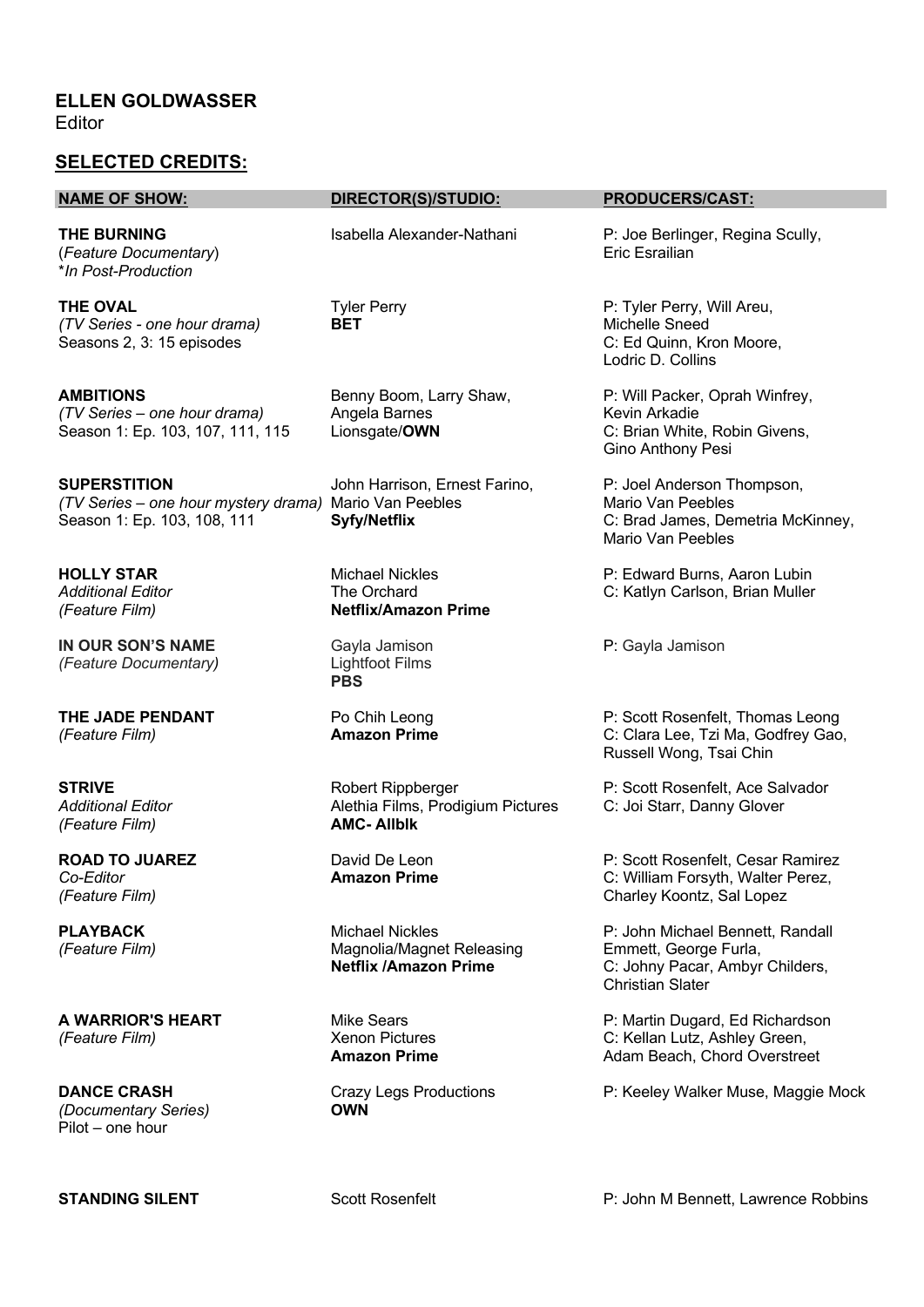(*Feature Documentary*) Picture Play Films, **JUST PECK** *(Feature Film)* Michael Nickles Image Entertainment **THE LOST AND FOUND FAMILY** *(Feature Film)* Barnet Bain **Sony Pictures DESERT WINDS** *(Feature Film)* Michael Nickles **SHOWTIME SPEAKING IN STRINGS** *\*ACADEMY AWARD NOMINEE –* Best Documentary Feature \*Sundance Film Festival Grand Jury Nominee Paola Di Florio 7th Arts, **HBO ARTISTS AND ORPHANS** *\*ACADEMY AWARD NOMINEE –* Best Documentary Short **WE TV ANATOMY OF HATE** *(Feature Documentary)* Mike Ramsdell **WHEN I WAS YOUNG I SAID I WOULD BE HAPPY**  *(Feature Documentary) Writer/Editor/Co-Producer* Paul J. Lynch P: Barnet Bain **OFF THE CHAIN** *(TV Comedy Standup 30 min series)*  **Bounce TV VEGUCATED** *(Feature Documentary) Consulting Editor* Marisa Miller Wolfson **Netflix SOURCE OF PRIDE** *(Feature Documentary)* Stephen Earnhart New Line Cinema **MULE SKINNER BLUES** *(Feature Documentary)* Stephen Earnhart Solaris Entertainment

**LIVES FOR SALE** *(TV Documentary)*

**THE KITCHEN SINK**  *(Documentary Series - one hour)*

**INSIDE THE CREATIVE MIND: BILLY BOB THORNTON** *(TV Documentary Series-one hour)*

**LET THE GOOD TIMES ROLL**  *(Feature Documentary)*

The Little Film Company

**SHOWTIME/Amazon Prime**

Lianne Klapper McNally

Redwood Palms Pictures **The Documentary Channel**

Tony Marshall, Rob Hardy

Kind Green Planet, Film Buff

**Sundance TV, Theatrical**

Gayla Jamison Lightfoot Films **PBS**

Fred Golding **BRAVO**

Paul Justman **PBS**

P: Jerry Leider C: Brie Larson, Keir Gilchrist, Adam Arkin, Marcia Cross

P: Terry Collis C: Lucas Till, Ellen Bry

P: Scott Stephens, Christine Sacani C: Heather Graham, Nick Searcy, Grace Zabriskie

P: Lilibet Foster

P: Lianne Klapper McNally

P: Mike Ramsdell

P: Elizabeth Kealoha, Jonathan Katz

P: Mary Max

P: Greg O'Connor

P: Greg and Gavin O'Connor

P: Gayla Jamison

**UPtv** P: Olivia Sellers

P: Cis Wilson, Nancy Abraham

P: Island Music Pictures